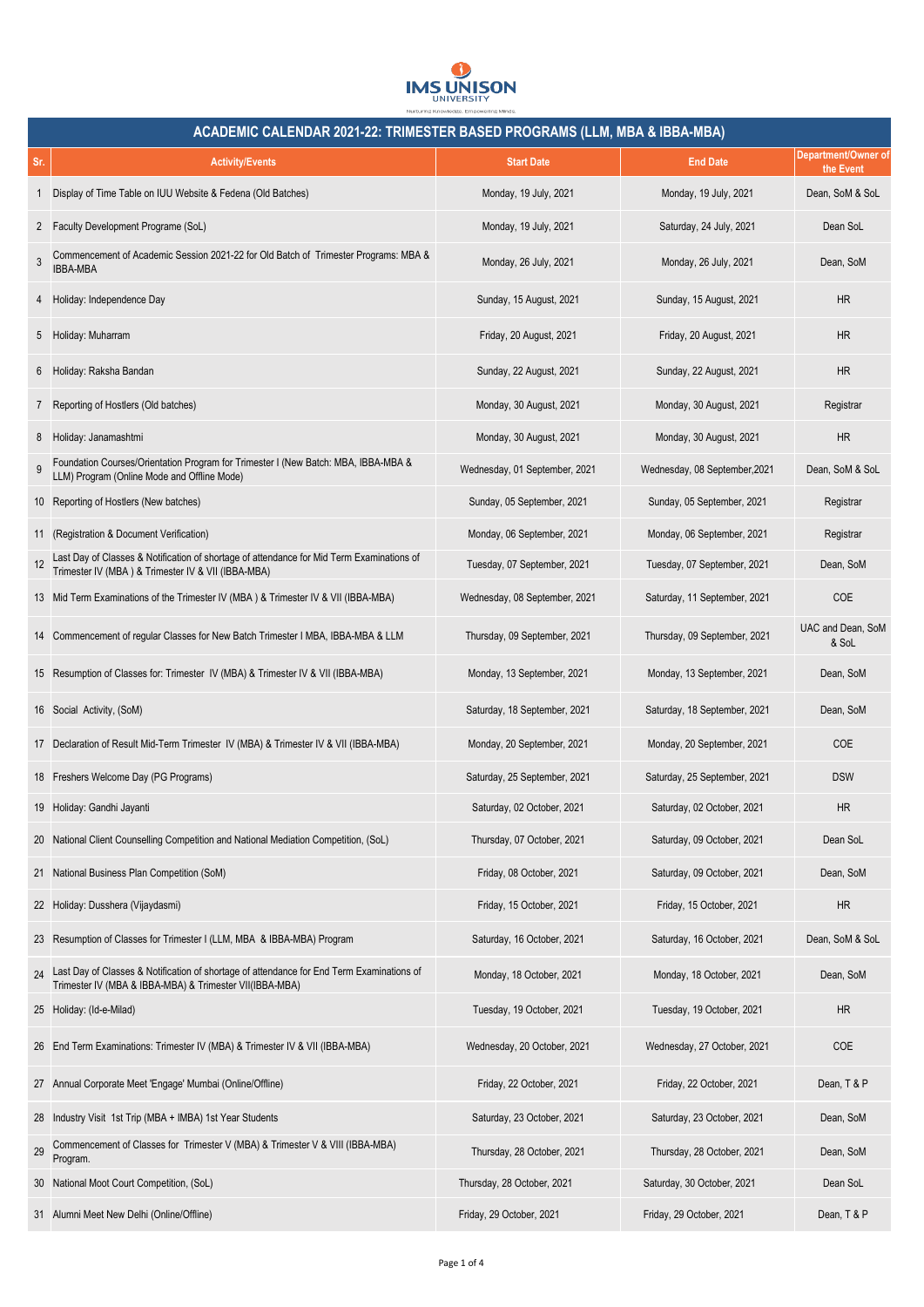

|     | ACADEMIC CALENDAR 2021-22: TRIMESTER BASED PROGRAMS (LLM, MBA & IBBA-MBA)                                                                                 |                              |                              |                                  |  |  |
|-----|-----------------------------------------------------------------------------------------------------------------------------------------------------------|------------------------------|------------------------------|----------------------------------|--|--|
| Sr. | <b>Activity/Events</b>                                                                                                                                    | <b>Start Date</b>            | <b>End Date</b>              | Department/Owner of<br>the Event |  |  |
|     | 32 Industry Visit 2nd Trip (MBA + IMBA) 1st Year Students                                                                                                 | Saturday, 30 October, 2021   | Saturday, 30 October, 2021   | Dean, SoM                        |  |  |
| 33  | Annual Corporate Meet 'Engage' New Delhi (Online/Offline)                                                                                                 | Saturday, 30 October, 2021   | Saturday, 30 October, 2021   | Dean, T & P                      |  |  |
|     | 34 First Visit to adopted Village for Socio Legal Interaction, (SoL)                                                                                      | Monday, 01 November, 2021    | Monday, 01 November, 2021    | Dean SoL                         |  |  |
|     | 35 Holiday: Diwali                                                                                                                                        | Thursday, 04 November, 2021  | Thursday, 04 November, 2021  | <b>HR</b>                        |  |  |
| 36  | Holiday: Goverdhan Pooja                                                                                                                                  | Friday, 05 November, 2021    | Friday, 05 November, 2021    | <b>HR</b>                        |  |  |
| 37  | Last Day of Classes & Notification of shortage of attendance for Mid Term Examinations of<br>Trimester I (LLM, MBA & IBBA-MBA)                            | Saturday, 06 November, 2021  | Saturday, 06 November, 2021  | Dean, SoM & SoL                  |  |  |
|     | 38 Mid Term Examinations of the Trimester I (LLM, MBA & IBBA-MBA)                                                                                         | Monday, 08 November 2021     | Thursday, 11 November 2021   | <b>COE</b>                       |  |  |
| 39  | Declaration of Result End Term Trimester IV (MBA & IBBA-MBA) & Trimester VII (IBBA-<br>MBA)                                                               | Friday, 12 November, 2021    | Friday, 12 November, 2021    | COE                              |  |  |
| 40  | Alumni Meet Dehradun(Online/Offline)                                                                                                                      | Saturday, 13 November, 2021  | Friday, 13 November, 2021    | Dean, T & P                      |  |  |
|     | 41 Declaration of Result for Mid Term Trimester I (MBA, IBBA-MBA & LLM) Program                                                                           | Wednesday, 17 November, 2021 | Wednesday, 17 November, 2021 | COE                              |  |  |
|     | 42 Holiday: Guru Nanak Jayanti                                                                                                                            | Friday, 19 November, 2021    | Friday, 19 November, 2021    | <b>HR</b>                        |  |  |
|     | 43 University Convocation                                                                                                                                 | Saturday, 20 November, 2021  | Saturday, 20 November, 2021  | Registrar                        |  |  |
| 44  | Last Day of Classes & Notification of shortage of attendance for End Term Examinations of<br>Trimester I (MBA, IBBA-MBA & LLM)                            | Saturday, 20 November, 2021  | Saturday, 20 November, 2021  | Dean, SoM & SoL                  |  |  |
|     | 45 End Term Examinations for Trimester I (MBA, IBBA-MBA & LLM) Program                                                                                    | Monday, 22 November, 2021    | Saturday, 27 November, 2021  | <b>COE</b>                       |  |  |
|     | 46 National Constitution Day Celebration, (SoL)                                                                                                           | Friday, 26 November, 2021    | Friday, 26 November, 2021    | Dean SoL                         |  |  |
| 47  | Commencement of Classes for Trimester II (MBA, IBBA-MBA & LLM)                                                                                            | Monday, 29 November, 2021    | Monday, 29 November, 2021    | Dean, SoM & SoL                  |  |  |
|     | 48 First Legal Aid and Awareness Camps, (SoL)                                                                                                             | Saturday, 04 December, 2021  | Saturday, 04 December, 2021  | Dean SoL                         |  |  |
|     | Last Day of Classes & Notification of shortage of attendance for Mid Term Examinations of<br>the Trimester V (MBA & IBBA-MBA) & Trimester VIII (IBBA-MBA) | Monday, 06 December, 2021    | Monday, 06 December, 2021    | Dean, SoM                        |  |  |
|     | 50 Mid Term Examinations of the Trimester V (MBA & IBBA-MBA) & Trimester VIII (IBBA-MBA)                                                                  | Tuesdsay, 07 December, 2021  | Saturday, 11 December, 2021  | COE                              |  |  |
|     | 51 Declaration of Result End Term Trimester I (MBA IBBA-MBA & LLM)                                                                                        | Friday, 10 December, 2021    | Friday, 10 December, 2021    | COE                              |  |  |
|     | 52 International Human Rights Day Celebration, (SoL)                                                                                                      | Friday, 10 December, 2021    | Friday, 10 December, 2021    | Dean SoL                         |  |  |
|     | 53 Resumption of Classes for Trimester V (MBA & IBBA-MBA) & Trimester VIII(IBBA-MBA)                                                                      | Monday, 13 December, 2021    | Monday, 13 December, 2021    | Dean, SoM                        |  |  |
|     | 54 Declaration of Result Mid Term Trimester V (MBA & IBBA-MBA) & Trimester VIII (IBBA-MBA)                                                                | Tuesdsay, 21 December, 2021  | Tuesdsay, 21 December, 2021  | COE                              |  |  |
|     | 55 Holiday: Christmas Day                                                                                                                                 | Saturday, 25 December, 2021  | Saturday, 25 December, 2021  | <b>HR</b>                        |  |  |
| 56  | Last Day of Classes & Notification of shortage of attendance for Mid Term Examinations of<br>the Trimester II (LLM, MBA & IBBA-MBA)                       | Monday, 27, December, 2021   | Monday, 27, December, 2021   | Dean, SoM & SoL                  |  |  |
|     | 57 Mid Term Examination of the Trimester II (LLM, MBA & IBBA-MBA)                                                                                         | Tuesday, 28 December, 2021   | Friday, 31 December, 2021    | COE                              |  |  |
|     | 58 Resumption of Classes for Trimester II (LLM, MBA & IBBA-MBA) Program                                                                                   | Monday, 03 January, 2022     | Monday, 03 January, 2022     | Dean, SoM & SoL                  |  |  |
|     | 59 Declaration of Result Mid Term Trimester II (LLM, MBA & IBBA-MBA)                                                                                      | Wednesday, 12 January, 2022  | Wednesday, 12 January, 2022  | <b>COE</b>                       |  |  |
|     | 60 Holiday: Republic Day                                                                                                                                  | Wednesday, 26 January, 2022  | Wednesday, 26 January, 2022  | <b>HR</b>                        |  |  |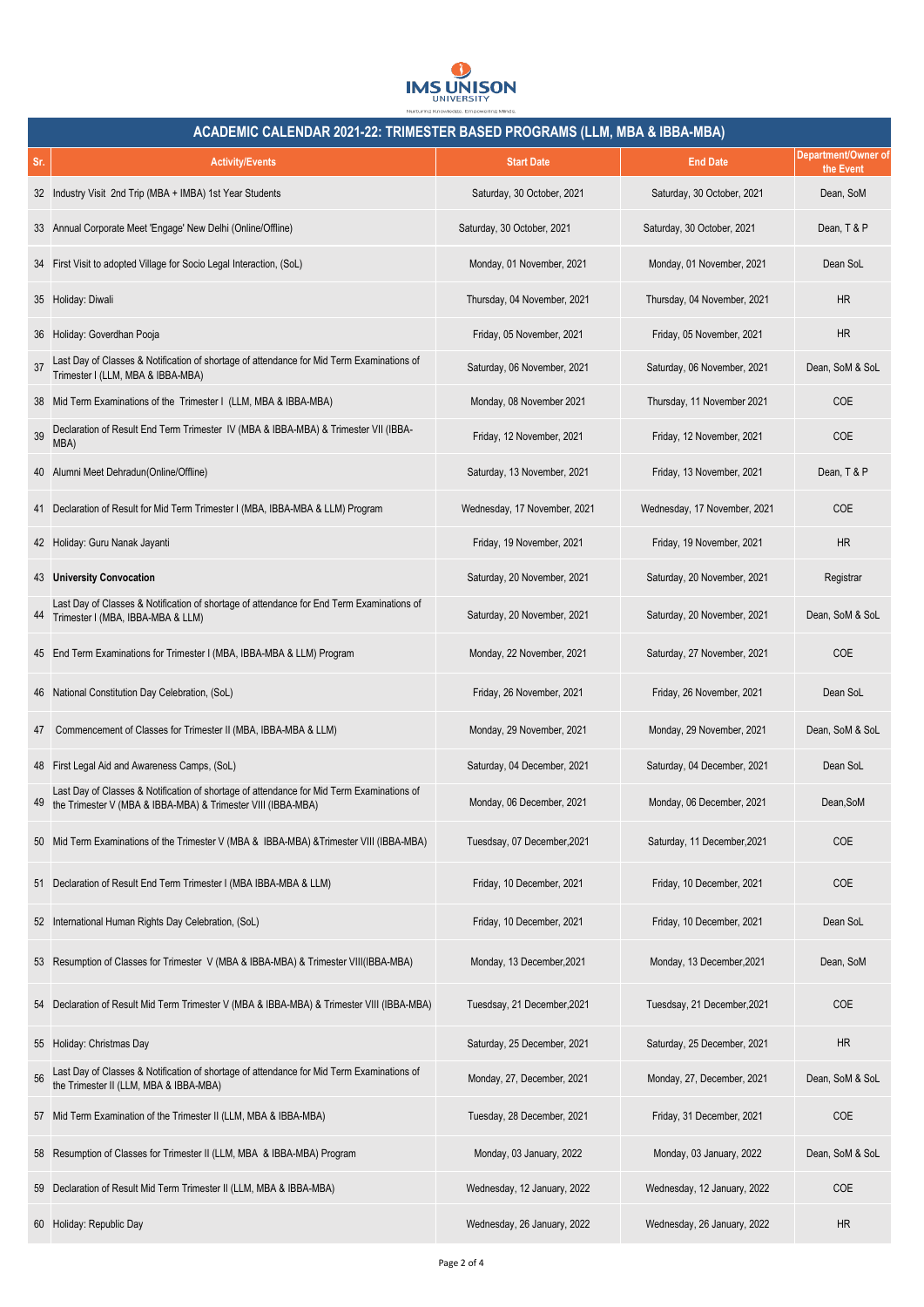

| ACADEMIC CALENDAR 2021-22: TRIMESTER BASED PROGRAMS (LLM, MBA & IBBA-MBA) |                                                                                                                                                             |                              |                              |                                  |  |
|---------------------------------------------------------------------------|-------------------------------------------------------------------------------------------------------------------------------------------------------------|------------------------------|------------------------------|----------------------------------|--|
| Sr.                                                                       | <b>Activity/Events</b>                                                                                                                                      | <b>Start Date</b>            | <b>End Date</b>              | Department/Owner of<br>the Event |  |
|                                                                           | 61 Preparation of Dissertation of Trimester VI MBA                                                                                                          | Friday, 04 February, 2022    | Monday, 04 April, 2022       | Dean, SoM                        |  |
|                                                                           | Last Day of Classes & Notification of shortage of attendance for End Term Examinations of<br>62 the Trimester V (MBA & IBBA-MBA) & Trimester VIII(IBBA-MBA) | Saturday, 05 February, 2022  | Saturday, 05 February, 2022  | Dean, SoM                        |  |
|                                                                           | 63 National Youth Parliament Competition, (SoL)                                                                                                             | Friday, 04 February, 2022    | Saturday, 05 February, 2022  | Dean, SoL                        |  |
| 64                                                                        | Last Day of Classes & Notification of shortage of attendance for End Term Examinations of the Trimester II (LLM, MBA & IBBA-MBA)                            | Saturday, 05 February, 2022  | Saturday, 05 February, 2022  | Dean, SoM & SoL                  |  |
|                                                                           | 65 End Term Examinations Trimester II (LLM, MBA & IBBA-MBA)                                                                                                 | Monday, 07 February, 2022    | Saturday, 12 February, 2022  | <b>COE</b>                       |  |
|                                                                           | 66 End Term Examinations Trimester V (MBA & IBBA-MBA) & Trimester VIII (IBBA-MBA)                                                                           | Monday, 07 February, 2022    | Monday, 14 February, 2022    | <b>COE</b>                       |  |
|                                                                           | 67 Second Visit to adopted Village for Socio Legal Interaction, (SoL)                                                                                       | Wednesday, 09 February, 2022 | Wednesday, 09 February, 2022 | Dean SoL                         |  |
|                                                                           | 68 National Conference, (SoM)                                                                                                                               | Friday, 11 February, 2022    | Saturday, 12 February, 2022  | Dean, SoM                        |  |
| 69                                                                        | Legal Aid and Awareness Camps, (SoL)                                                                                                                        | Saturday, 12 February, 2022  | Saturday, 12 February, 2022  | Dean, SoL                        |  |
| 70                                                                        | Commencement of Classes for Trimester III (LLM, MBA & IBBA-MBA)                                                                                             | Monday, 14 February, 2022    | Monday, 14 February, 2022    | Dean, SoM & SoL                  |  |
|                                                                           | 71 Commencement of Classes for Trimester VI & IX (IBBA-MBA) & Trimester VI (MBA)                                                                            | Tuesday, 15 February, 2022   | Tuesday, 15 February, 2022   | Dean, SoM                        |  |
|                                                                           | 72 National Seminar/Conference, (SoL)                                                                                                                       | Friday, 25 February, 2022    | Saturday, 26 February, 2022  | Dean SoL                         |  |
| 73                                                                        | Declaration of Result End Term : Trimester V (MBA & IBBA-MBA) & Trimester VIII(IBBA-<br>MBA)                                                                | Saturday, 26 February, 2022  | Saturday, 26 February, 2022  | <b>COE</b>                       |  |
|                                                                           | 74 Declaration of Result End Term : Trimester II (LLM, MBA & IBBA-MBA)                                                                                      | Saturday, 26 February, 2022  | Saturday, 26 February, 2022  | <b>COE</b>                       |  |
|                                                                           | 75 International Women's Day Celebration, (SoL)                                                                                                             | Tuesday, 08 March, 2022      | Tuesday, 08 March, 2022      | Dean SoL                         |  |
|                                                                           | 76 Annual Sports Meet (3 Days)                                                                                                                              | Wednesday, 09 March, 2022    | Friday, 11 March, 2022       | <b>DSW</b>                       |  |
|                                                                           | 77 Foundation Day                                                                                                                                           | Saturday, 12 March, 2022     | Saturday, 12 March, 2022     | Registrar                        |  |
| 78                                                                        | Last Day of Classes & Notification of shortage of attendance for Mid Term Examinations of<br>the Trimester III (LLM, MBA & IBBA-MBA)                        | Saturday, 12 March, 2022     | Saturday, 12 March, 2022     | Dean, SoM & SoL                  |  |
|                                                                           | 79 Mid Term Examination: Trimester III (LLM, MBA & IBBA-MBA)                                                                                                | Monday, 14 March, 2022       | Thursday, 17 March, 2022     | COE                              |  |
| 80                                                                        | Last Day of Classes & Notification of shortage of attendance for Mid Term Examinations of the Trimester VI (MBA) & Trimester VI, IX ( IBBA-MBA)             | Saturday, 12 March, 2022     | Saturday, 12 March, 2022     | Dean, SoM                        |  |
|                                                                           | 81 Mid Term Examinations of the Trimester VI (MBA)& Trimester VI, IX (IBBA-MBA)                                                                             | Monday, 14 March, 2022       | Thursday, 17 March, 2022     | COE                              |  |
|                                                                           | 82 Holiday: Holi                                                                                                                                            | Friday, 18 March, 2022       | Friday, 18 March, 2022       | <b>HR</b>                        |  |
|                                                                           | 83 Resumption of Classes for Trimester VI (MBA) & Trimester VI & IX (IBBA-MBA)                                                                              | Saturday, 19 March, 2022     | Saturday, 19 March, 2022     | Dean, SoM                        |  |
|                                                                           | 84 Resumption of Classes for Trimester III (LLM, MBA & IBBA-MBA)                                                                                            | Monday, 21 March, 2022       | Monday, 21 March, 2022       | Dean, SoM & SoL                  |  |
| 85                                                                        | Farewell to Final Year MBA & LLM Students                                                                                                                   | Saturday, 26 March, 2022     | Saturday, 26 March, 2022     | <b>DSW</b>                       |  |
|                                                                           | 86 Declaration of Result Mid Term Trimester VI (MBA) & Trimester VI & IX (IBBA-MBA)                                                                         | Tuesday, 29 March, 2022      | Tuesday, 29 March, 2022      | COE                              |  |
|                                                                           | 87 Declaration of Result Mid Term : Trimester III (LLM, MBA & IBBA-MBA)                                                                                     | Wednesday, 30 March, 2022    | Wednesday, 30 March, 2022    | COE                              |  |